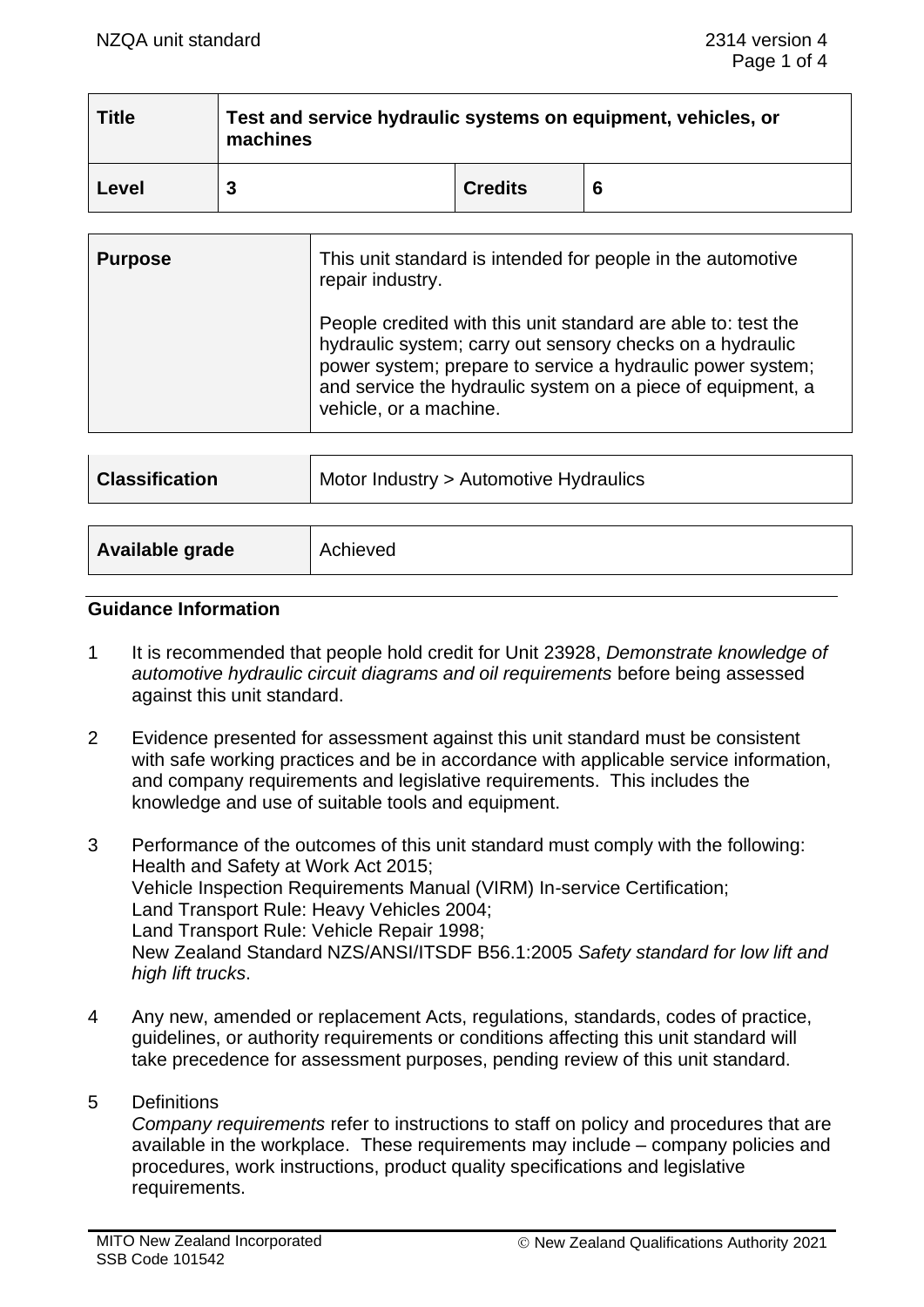*Service information* refers to technical information for a vehicle, machine, or product detailing operation; installation and servicing procedures; manufacturer instructions; technical terms and descriptions; and detailed illustrations.

*Suitable tools and equipment* refer to industry approved tools and equipment that are recognised within the industry as being the most suited to complete the task in a professional and competent manner with due regard to safe working practices.

6 For this unit standard, it is essential that the practical assessment evidence is obtained in the workplace under normal workplace conditions.

# **Outcomes and performance criteria**

# **Outcome 1**

Test the hydraulic system on a piece of equipment, a vehicle, or a machine.

# **Performance criteria**

- 1.1 Precautions are observed throughout the task.
	- Range working with high pressure fluid, disabling circuits, supporting raised components, disconnecting components with load relieved.
- 1.2 Hydraulic circuit diagrams for hydraulic equipment are identified.
- 1.3 The hydraulic oil condition is checked, and the system level is correct before any testing is carried out.
	- Range oil condition foamy, milky, smell, overheated, dirty, metallic particles present.
- 1.4 The system is tested for correct operation, and the results are recorded.

Range inspection for leaks; damaged hoses; noisy operation; vibration; excessive heat; slow, erratic and/or non-operation of the system; may include – pressure testing; flow testing.

1.5 A report on the condition of the system with comparison to manufacturer specifications is given to the supervisor.

# **Outcome 2**

Carry out sensory checks on a hydraulic power system on a piece of equipment, a vehicle, or a machine.

Range senses – sight, sound, touch, smell; checks may include but are not limited to – leaks, levels, hose condition, filters, couplings, temperatures, gauges and indicators, excessive or unusual noise, fluid odour.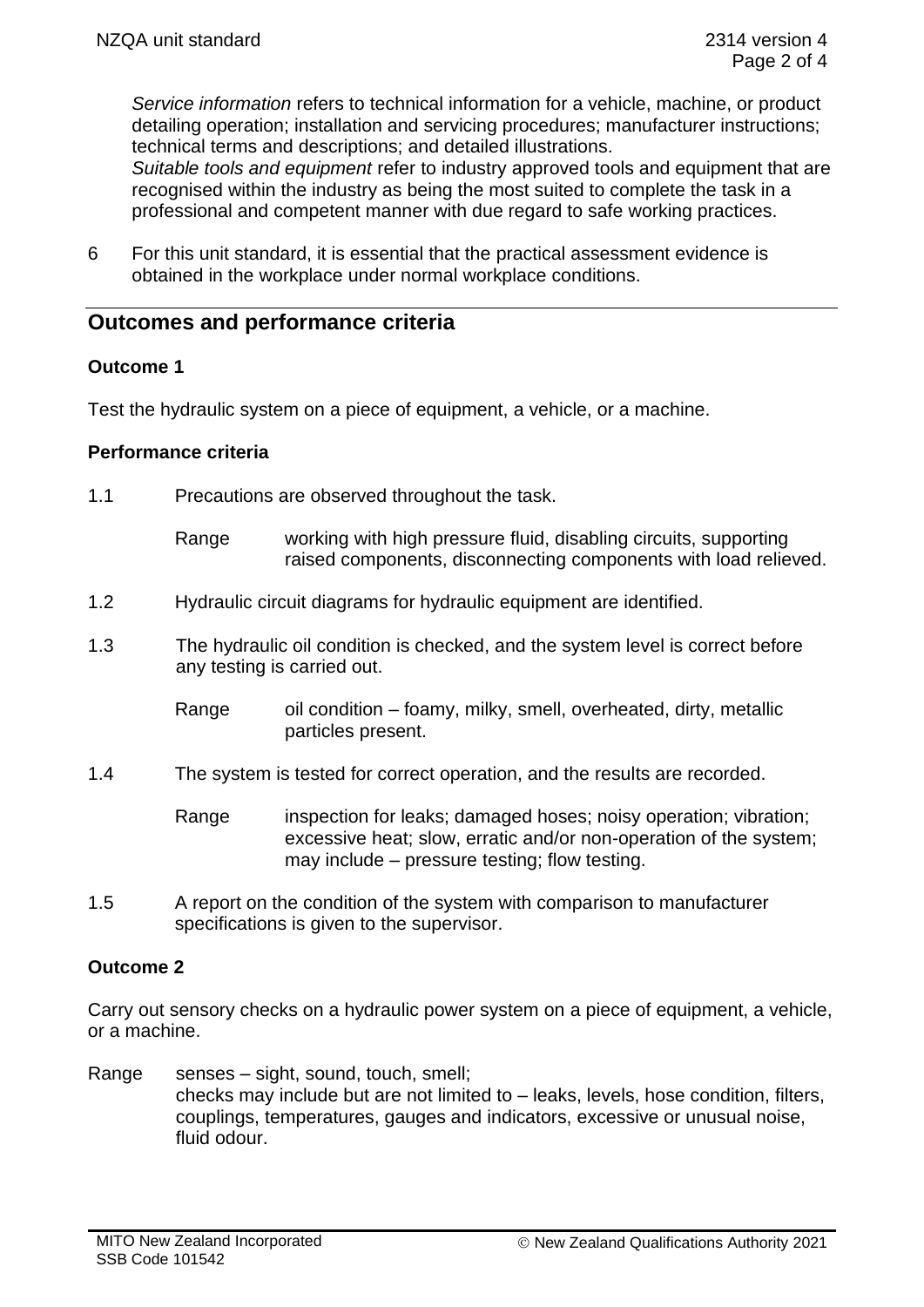### **Performance criteria**

- 2.1 Checks are carried out.
- 2.2 Results are checked, interpreted, and verified with the supervisor.

### **Outcome 3**

Prepare to service a hydraulic power system on a piece of equipment, a vehicle, or a machine.

### **Performance criteria**

3.1 Suitable tools and equipment are selected to maintain a hydraulic power system.

> Range may include but is not limited to **–** containers, blanking flanges, plates and plugs, absorbent materials, hand tools, cleaning equipment and fluids.

3.2 Hydraulic power system is made safe.

Range may include but is not limited to – isolation, depressurisation, PPE (Personal Protective Equipment), safety supports.

3.3 System and adjacent environment are cleaned, and waste is disposed of.

#### **Outcome 4**

Service the hydraulic system on a piece of equipment, a vehicle, or a machine.

#### **Performance criteria**

4.1 Suitable tools and equipment are selected and used that enable hydraulic system faults to be repaired.

> Range may include but is not limited to **–** containers, blanking flanges, plates and plugs, absorbent materials, hand tools, cleaning equipment and fluids.

4.2 Safety precautions are taken before work is started.

Range engine stopped, hydraulic pressure removed, suspended loads lowered and/or blocked.

- 4.3 The system is drained, and the oil replaced.
	- Range type, grade, level.
- 4.4 System service requirements are completed.